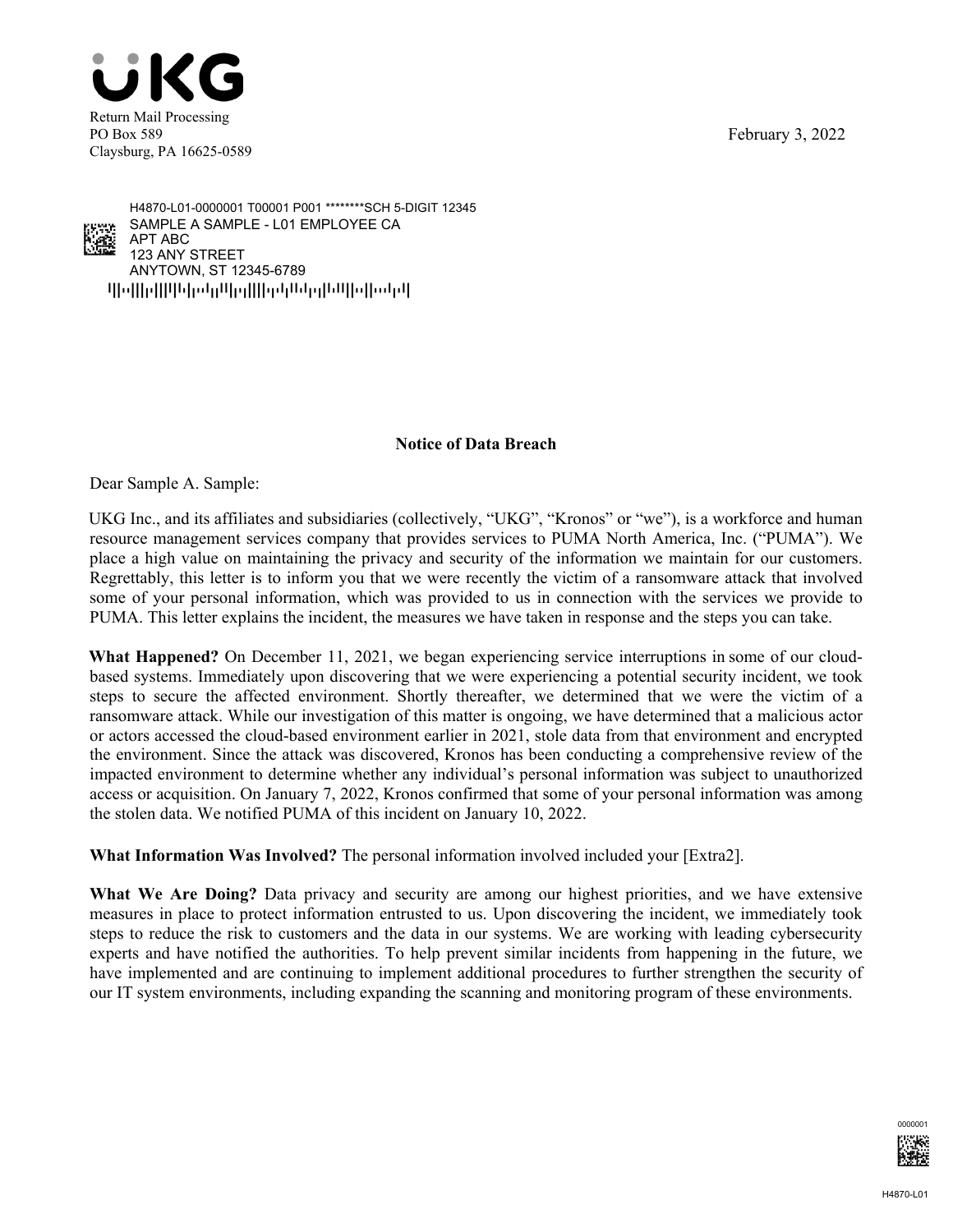**What You Can Do?** We encourage you to remain vigilant against incidents of identity theft and fraud, to review your account statements, and to monitor your free credit reports for suspicious activity and to detect errors. Enclosed with this letter are some steps you can take to protect your information. At this time, we have no evidence that any personal information has been used inappropriately. However, as a measure of added security and to help protect your identity, we are offering a complimentary 24-month membership to Experian's<sup>®</sup> IdentityWorks<sup>SM</sup>. This product provides you with services including credit monitoring, identify restoration, and identity theft insurance. To activate your membership and start monitoring your personal information please follow the steps below:

- Ensure that you **enroll by**: **April 30, 2022** (Your code will not work after this date.)
- Visit the Experian Identity Works website to enroll: [Extra3]
- Provide your **activation code**: **ABCDEFGHI**

If you have questions about the product, need assistance with identity restoration or would like an alternative to enrolling in Experian IdentityWorks online, please contact Experian's customer care team at **(833) 256-3157** by **April 30, 2022**. Be prepared to provide engagement number **ENGAGE#** as proof of eligibility for the identity restoration services by Experian.

## **ADDITIONAL DETAILS REGARDING YOUR 24-MONTH EXPERIAN IDENTITYWORKS MEMBERSHIP:**

A credit card is **not** required for enrollment in Experian IdentityWorks.

You can contact Experian **immediately** regarding any fraud issues, and have access to the following features once you enroll in Experian IdentityWorks:

- **Experian credit report at signup:** See what information is associated with your credit file. Daily credit reports are available for online members only.**<sup>1</sup>**
- **Credit Monitoring:** Actively monitors Experian file for indicators of fraud.
- **Identity Restoration:** Identity Restoration agents are immediately available to help you address credit and noncredit related fraud.
- **Experian IdentityWorks ExtendCARE<sup>TM</sup>:** You receive the same high-level of Identity Restoration support even after your Experian IdentityWorks membership has expired.
- **Up to \$1 Million Identity Theft Insurance<sup>2</sup>:** Provides coverage for certain costs and unauthorized electronic fund transfers.

If you believe there was fraudulent use of your personal information and would like to discuss how you may be able to resolve those issues, please reach out to an Experian agent at **(833) 256-3157**. If, after discussing your situation with an agent, it is determined that Identity Restoration support is needed, then an Experian Identity Restoration agent is available to work with you to investigate and resolve each incident of fraud that occurred (including, as appropriate, helping you with contacting credit grantors to dispute charges and close accounts; assisting you in placing a freeze on your credit file with the three major credit bureaus; and assisting you with contacting government agencies to help restore your identity to its proper condition).

Please note that this Identity Restoration support is available to you for 24 months from the date of this letter and does not require any action on your part at this time. The Terms and Conditions for this offer are located at www.ExperianIDWorks.com/restoration. You will also find self-help tips and information about identity protection at this site.

 $\overline{a}$ 

<sup>&</sup>lt;sup>1</sup> Offline members will be eligible to call for additional reports quarterly after enrolling.

 $<sup>2</sup>$  The Identity Theft Insurance is underwritten and administered by American Bankers Insurance Company of Florida, an Assurant</sup> company. Please refer to the actual policies for terms, conditions, and exclusions of coverage. Coverage may not be available in all jurisdictions.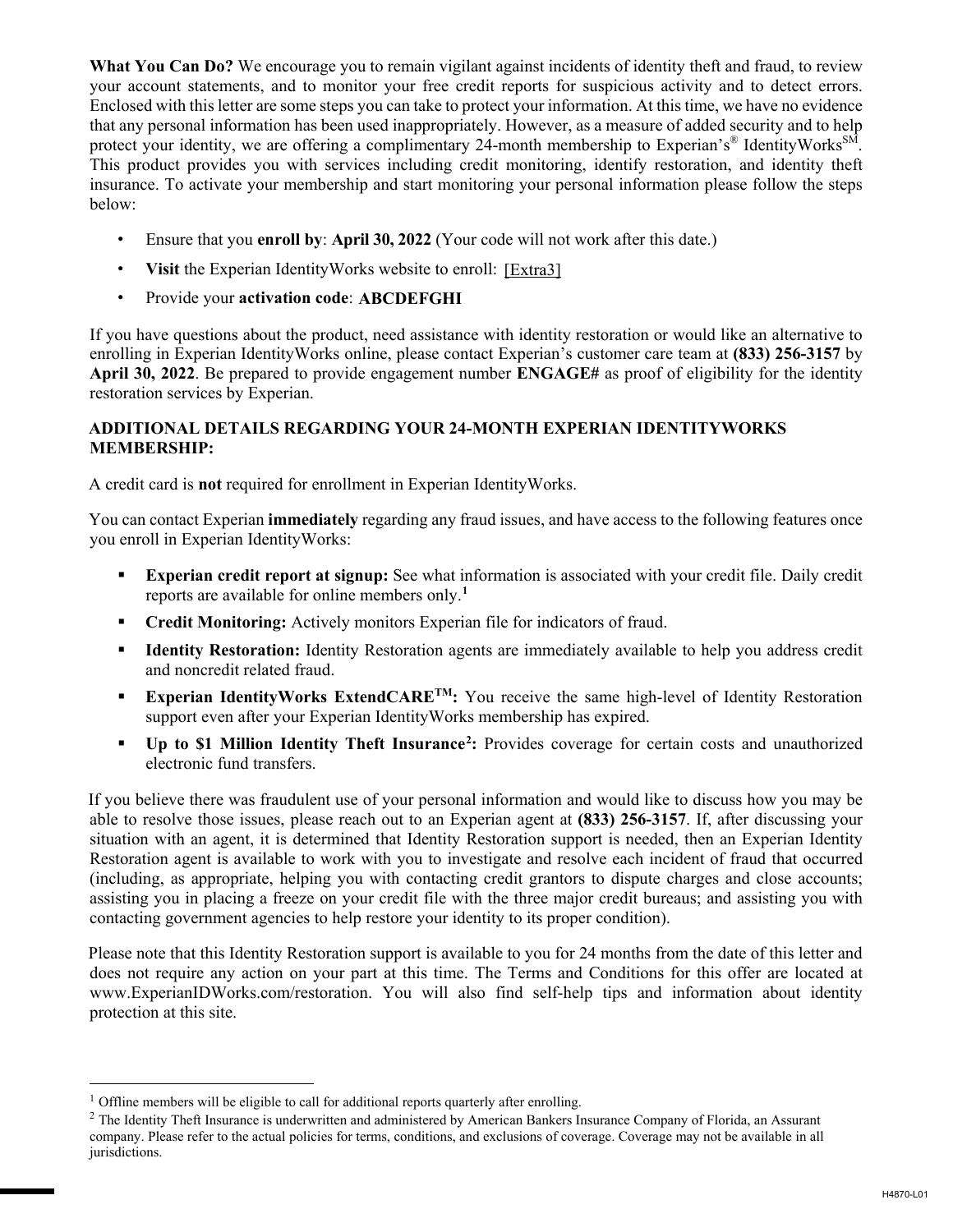**For More Information.** We regret that this incident occurred and any concern it may cause you. If you have additional questions, please call our dedicated, toll-free call center at **(833) 256-3157**, Monday through Friday between 9:00 a.m. and 11:00 p.m. and Saturday through Sunday between 11:00 a.m. and 8:00 p.m. Eastern Time, excluding some major U.S. holidays.

Sincerely,

Carwan

Liz McCarron SVP, Chief Legal Officer

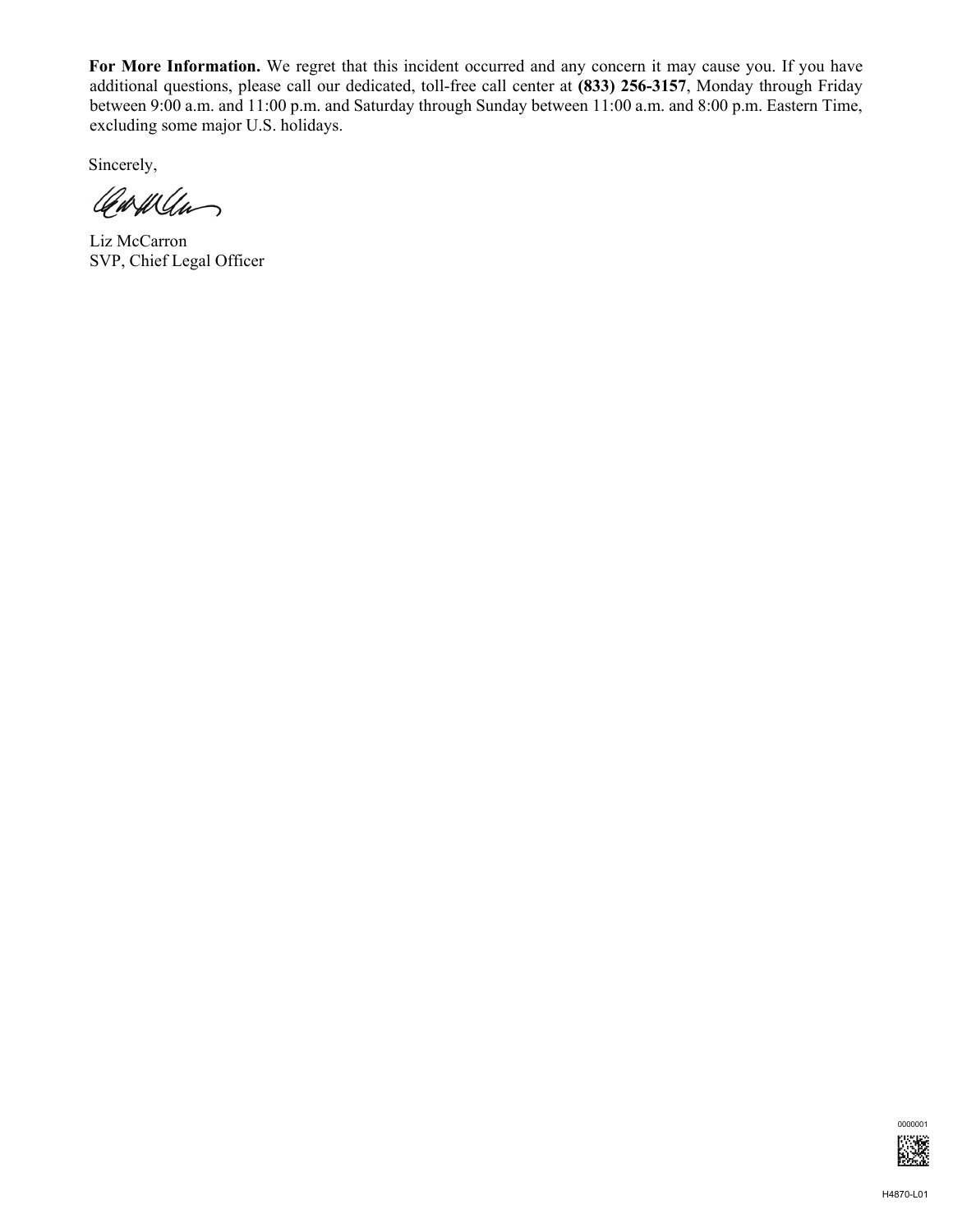## **GENERAL INFORMATION ABOUT IDENTITY THEFT PROTECTION**

You should remain vigilant for incidents of fraud and identity theft by reviewing credit card account statements and monitoring your credit report for unauthorized activity.

**Credit Reports.** Under federal law, you are entitled to one free copy of your credit report every 12 months from each of the three nationwide credit reporting agencies. You may obtain a free copy of your credit report by going to www.AnnualCreditReport.com or by calling 1-877-322-8228. You also may complete the Annual Credit Report Request Form available from the FTC at www.consumer.ftc.gov/articles/pdf-0093-annual-report-requestform.pdf, and mail it to Annual Credit Report Request Service, P.O. Box 105281, Atlanta, GA 30348-5281.

## **You may contact the nationwide credit reporting agencies at:**

| P.O. Box 9554<br>P.O. Box 2000<br>Chester, PA 19016<br>Allen, TX 75013<br>www.transunion.com<br>www.experian.com<br>1-888-397-3742<br>1-800-680-7289 |
|------------------------------------------------------------------------------------------------------------------------------------------------------|
|                                                                                                                                                      |

**Fraud Alert.** You may place a fraud alert in your file by calling one of the three nationwide credit reporting agencies above. A fraud alert tells creditors to follow certain procedures, including contacting you before they open any new accounts or change your existing accounts. For that reason, placing a fraud alert can protect you, but also may delay you when you seek to obtain credit.

**Credit Freezes (for Non-Massachusetts Residents):** You may have the right to put a credit freeze, also known as a security freeze, on your credit file, so that no new credit can be opened in your name without the use of a PIN number that is issued to you when you initiate a freeze. A credit freeze is designed to prevent potential credit grantors from accessing your credit report without your consent. If you place a credit freeze, potential creditors and other third parties will not be able to get access to your credit report unless you temporarily lift the freeze. Therefore, using a credit freeze may delay your ability to obtain credit. In addition, you may incur fees to place, lift and/or remove a credit freeze. Credit freeze laws vary from state to state. The cost of placing, temporarily lifting, and removing a credit freeze also varies by state. You may have the right to place and lift a security freeze on your credit report at no charge. *Unlike a fraud alert, you must separately place a credit freeze on your credit file at each credit reporting company.* Since the instructions for how to establish a credit freeze differ from state to state, please contact the three major credit reporting companies as indicated above.

You can obtain more information about fraud alerts and credit freezes by contacting the FTC or one of the national credit reporting agencies listed above.

**Credit Freezes (for District of Columbia and Massachusetts Residents):** State law gives you the right to place a security freeze on your consumer reports free of charge. A security freeze is designed to prevent credit, loans and services from being approved in your name without your consent. Using a security freeze, however, may delay your ability to obtain credit. You may request that a freeze be placed on your credit report by sending a request to a credit reporting agency by certified mail, overnight mail or regular stamped mail to the respective address indicated above. You have the right to place and lift a security freeze on your credit report at no charge. *Unlike a fraud alert, you must separately place a credit freeze on your credit file at each credit reporting company.*  The following information should be included when requesting a security freeze (documentation for you and your spouse must be submitted when freezing a spouse's credit report): full name, with middle initial and any suffixes; Social Security number; date of birth (month, day and year); current address and previous addresses for the past five (5) years; and applicable fee (if any) or incident report or complaint with a law enforcement agency or the Department of Motor Vehicles. The request should also include a copy of a government-issued identification card, such as a driver's license, state or military ID card, and a copy of a utility bill, bank or insurance statement. Each copy should be legible, display your name and current mailing address, and the date of issue (statement dates must be recent).